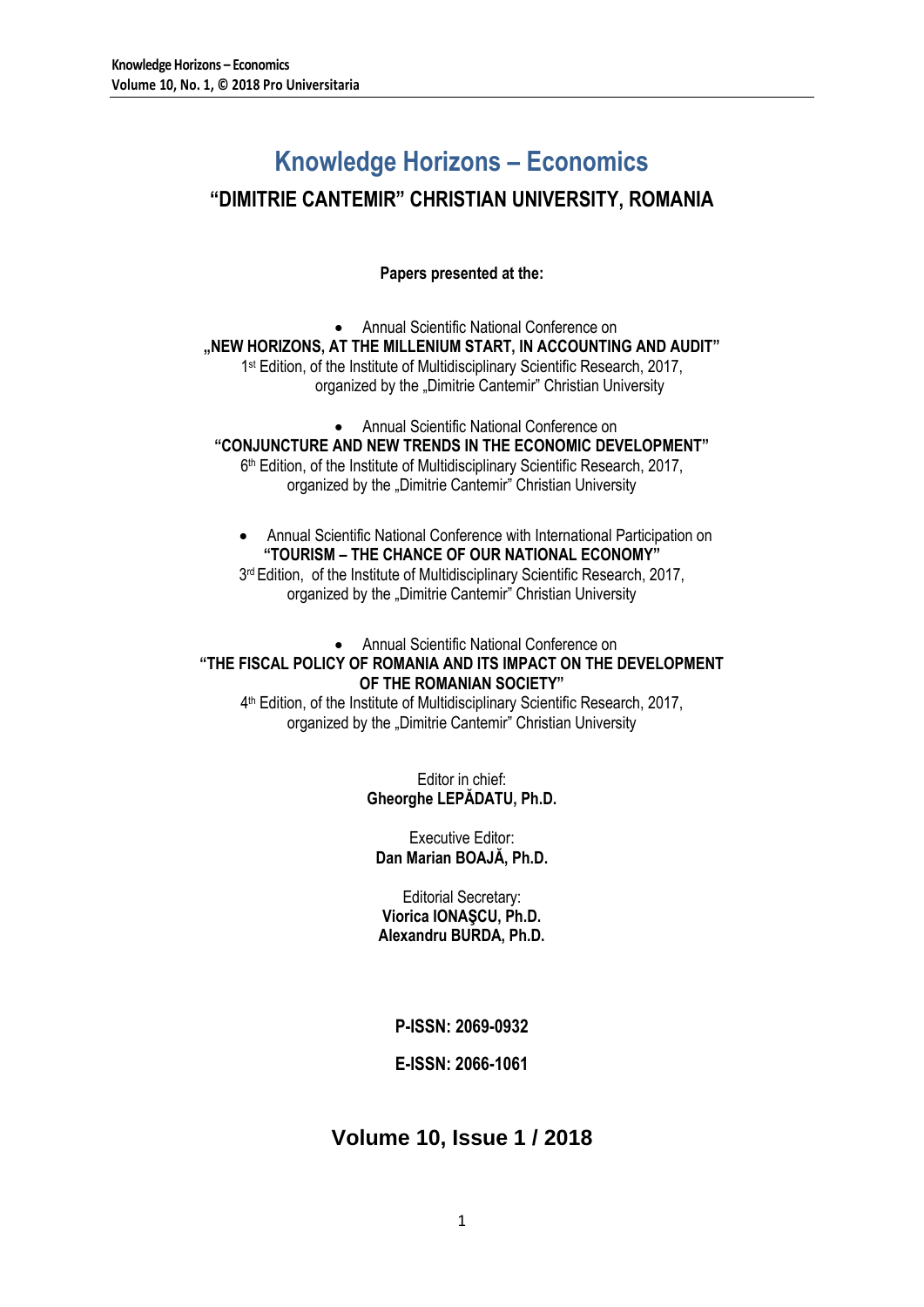# **ARGUMENT**

# **KNOWLEDGE HORIZONS - ECONOMICS**

The magazine **KNOWLEDGE HORIZONS-ECONOMICS** intends to become a top lance of spirituality within the "Dimitrie Cantemir" Christian University and not only, by publishing the best results of individual and collective scientific research of its own professors and by being open to other universities inland and abroad.

The magazine aims at becoming a forum of information and ideas from theory to practice in all fields of activity, but mainly for inter and multidisciplinary research, innovation and applicability.

The Scientific Council and the College editorial board boast well-known professors from Romania and other countries, a guarantee to the high level of this magazine and the selection of these articles.

The opinions expressed within the published articles belong to the authors.

Editor in chief: Ph.D.Gheorghe LEPĂDATU, Professor Executive Editor: Ph.D. Viorica IONASCU, Professor Ph.D. Nicolae NEACSU, Professor

The Journal is indexed and/or abstracted in the following international databases:

1. EBSCO Host, USA

- 2. ProQuest, USA
- 3. RePEc, Germany
- 4. Ulrich's Periodicals Directory, USA
- 5. Index Copernicus, Poland
- 6. Open J-Gate, India
- 7. Global Impact Factor, Australia
- 8. PDOAJ, Pakistan

Address: 176 Splaiul Unirii, sector 4, Bucharest Tel.: (021) – 330.79.00 , 330.79.11 , 330.79.14 Fax: (021)/ 330.87.74 E-mail[: office@ucdc.ro](mailto:office@ucdc.ro) [; khe@ucdc.ro](mailto:khe@ucdc.ro) Site: www.orizonturi.ucdc.ro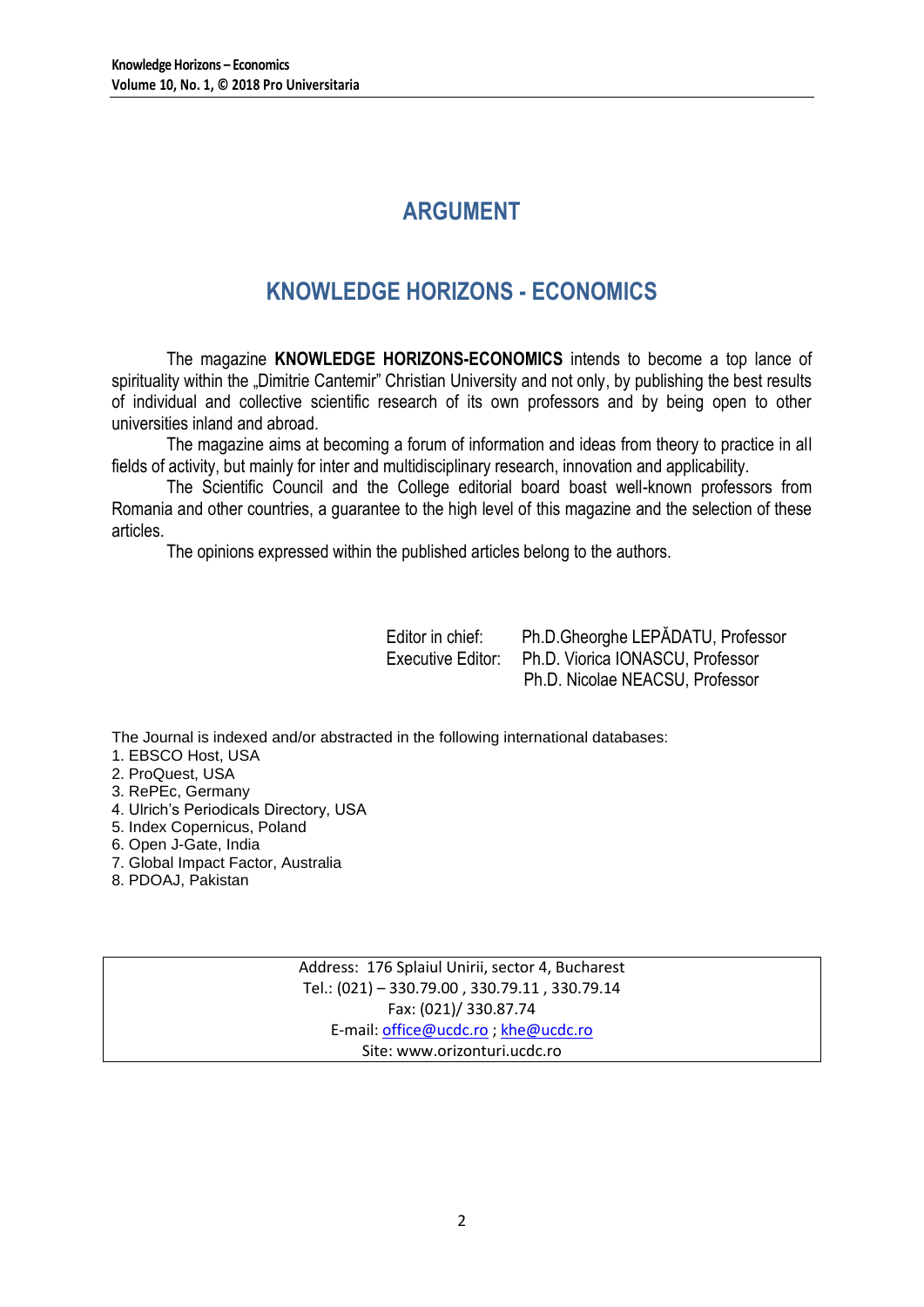## **PRESIDENTS**

Ph.D. **Momcilo Luburici,** Professor– President of "Dimitrie Cantemir" Christian University – Founder Ph.D. **Corina Adriana Dumitrescu,** Professor – President of "Dimitrie Cantemir" Christian University Senate - Founder Ph.D. **Cristiana Cristureanu,** Professor – Rector of "Dimitrie Cantemir" Christian University

## **EDITORIAL BOARD**

Academician Grigore Belostecinic Academy of Science, Republic of Moldova Ph.D.Cristiana Cristureanu, Professor, ''Dimitrie Cantemir'' Christian University, Romania Ph.D. Georgeta Ilie, Professor, ''Dimitrie Cantemir'' Christian University, Romania Ph.D. Gheorghe Lepadatu, Professor, "Dimitrie Cantemir" Christian University, Romania Ph.D. Viorica Ionaşcu, Professor ''Dimitrie Cantemir'' Christian University, Romania Ph.D. Nicolae Neacsu, Professor ''Dimitrie Cantemir'' Christian University, Romania Ph.D.Florence Benoit Rohmer, Professor, Universite Robert Schuman, Strasbourg Ph.D. Vasilis Takoudis., Professor, Labour Institute GSEE-ADEDY, Greece Ph.D. Daviva Jureviciene, Professor, Mycolas Romeris University, Vilnius, Lithuania Ph.D. Stefano Azzali, Professor, Universita Studes of Panama, Italy Ph.D. Yuriy Lopatynskyy, Professor, Yuriy Fedkovych Chenivtsi National University, Ukraine Ph.D. Victor Munteanu, Professor, ''Dimitrie Cantemir'' Christian University, Romania Ph.D. Marinella Turdean, Professor ''Dimitrie Cantemir'' Christian University, Romania Ph.D. Alexandru Ţugui, Professor, ''Alexandru Ioan Cuza'' University Iaşi, Romania Ph.D. Valentina Zaharia, Professor, ''Dimitrie Cantemir'' Christian University, Romania Ph.D. Gratiela Ghic, Senior Lecturer, ''Dimitrie Cantemir'' Christian University, Romania Ph.D. Eugen Nicolaescu, Professor, ''Dimitrie Cantemir'' Christian University, Romania Ph.D. Cristina Balaceanu, Professor, ''Dimitrie Cantemir'' Christian University, Romania Ph.D. Luminita Dragne, Professor, ''Dimitrie Cantemir'' Christian University, Romania Ph.D. Sorinel Capusneanu, Senior Lecturer, ''Dimitrie Cantemir'' Christian University, Romania Ph.D. Dragos Radulescu, Professor, ''Dimitrie Cantemir'' Christian University, Romania Ph.D. Emilia Pascu, Senior Lecturer, ''Dimitrie Cantemir'' Christian University, Romania Ph.D. Vadim Dumitrascu, Senior Lecturer, ''Dimitrie Cantemir'' Christian University, Romania Ph.D. Rodica Tirlea, Senior Lecturer, ''Dimitrie Cantemir'' Christian University, Romania Dr. Ec. Sorin Adrian Robu – InfoFisc Bucharest

Academician Ioan Lucian Albu, Romanian Academy Ph.D. Liliana Constantinescu, Senior Lecturer, ''Dimitrie Cantemir'' Christian University, Romania Academician Gheorghe Zaman, Romanian Academy Ph.D. Andreea Băltăreţu, Senior Lecturer, ''Dimitrie Cantemir'' Christian University, Romania Ph.D. Gheorghe H. Popescu, Professor, ''Dimitrie Cantemir'' Christian University, Romania Ph.D. Ionel Bostan, Professor, ''Stefan cel Mare'' University of Suceava, Romania Ph.D. Constanța Chițiba, Professor, ''Dimitrie Cantemir'' Christian University, Romania Ph.D. Radu Danciu, Senior Lecturer, ''Dimitrie Cantemir'' Christian University, Romania Ph.D. Gabriel I. Năstase, Senior Lecturer, Academy Scientists, Romania Ph.D.Roxana Ionescu, Senior Lecturer, ''Dimitrie Cantemir'' Christian University, Romania Ph.D.Adina Musetescu, Senior Lecturer, ''Dimitrie Cantemir'' Christian University, Romania Ph.D. Mihaela Muresan, Professor ''Dimitrie Cantemir'' Christian University, Romania Ph.D. Daniel Stefan, Senior Lecturer, ''Dimitrie Cantemir'' Christian University, Romania Ph.D. Doina Maria Tilea, Senior Lecturer, ''Dimitrie Cantemir'' Christian University, Romania Ph.D. Anca Cristea, Senior Lecturer, ''Dimitrie Cantemir'' Christian University, Romania Ph.D. Agata Mihaela Popescu, Senior Lecturer, ''Dimitrie Cantemir'' Christian University, Romania Ph.D. Ancuta Gianina Opre, Senior Lecturer, ''Dimitrie Cantemir'' Christian University, Romania Ph.D. Tatiana Dosescu, Lecturer, ''Dimitrie Cantemir'' Christian University, Romania Ph.D. Luminita Jalba, Senior Lecturer, ''Dimitrie Cantemir'' Christian University, Romania Ph.D. Roxana Dumitrascu, Senior Lecturer, ''Dimitrie Cantemir'' Christian University, Romania Ph.D. Cezar Militaru, Senior Lecturer., ''Dimitrie Cantemir'' Christian University, Romania Ph.D. Bogdanel Dragut, Senior Lecturer, ''Dimitrie Cantemir'' Christian University, Romania Ph.D. Camelia Pavel, Senior Lecturer, ''Dimitrie Cantemir'' Christian University, Romania Ph.D. Narcisa Isaila, Senior Lecturer, ''Dimitrie Cantemir'' Christian University, Romania Ph.D. Adina Pavel, Lecturer, ''Dimitrie Cantemir'' Christian University, Romania Ph.D. Adriana Zanfir, Lecturer, ''Dimitrie Cantemir'' Christian University, Romania Ph.D. Mirela Niculae, Assistent, ''Dimitrie Cantemir'' Christian University, Romania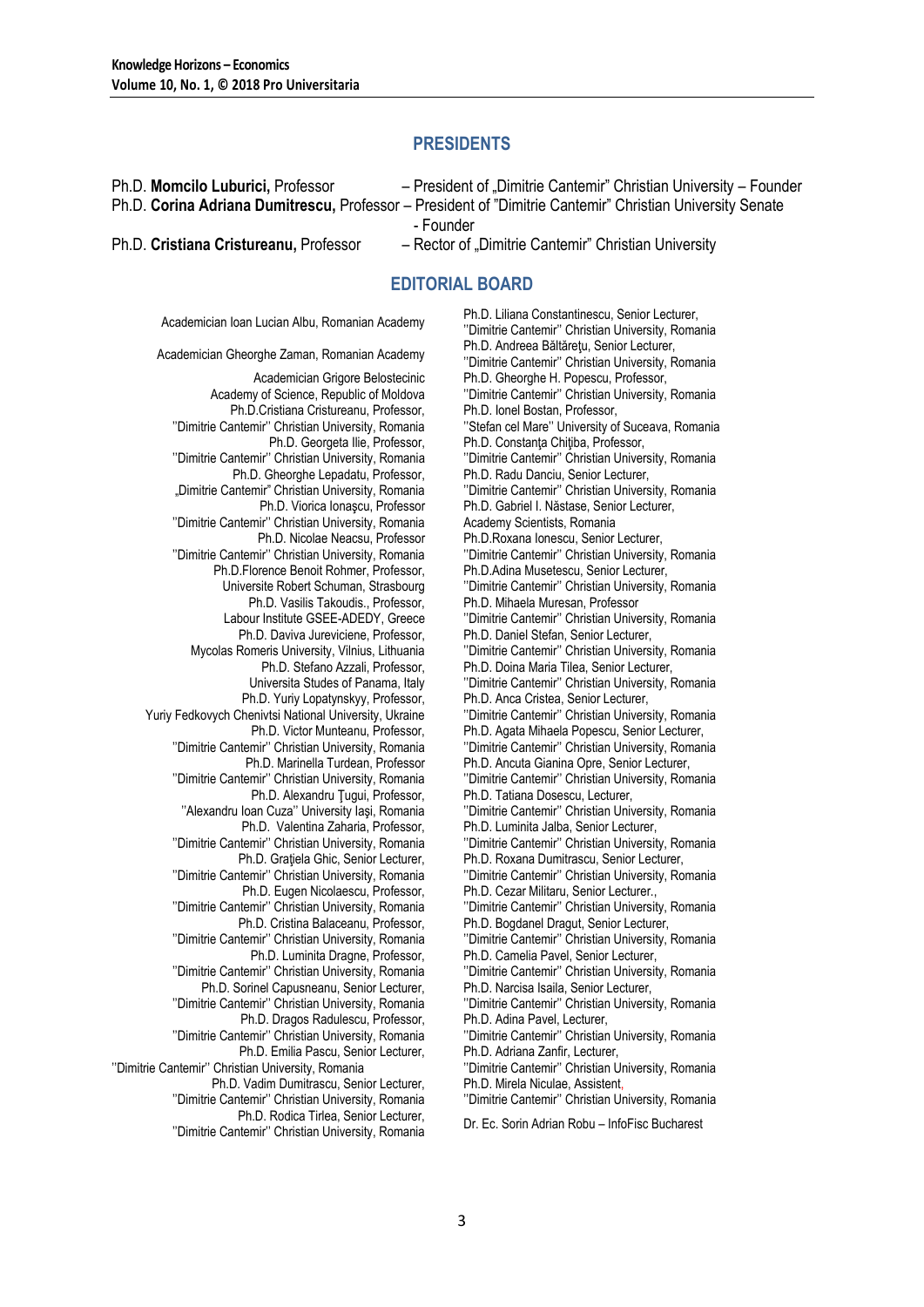## **SCIENTIFIC BOARD**

| Ph.D. Momcilo Luburici, Professor                      | - President of "Dimitrie Cantemir" Christian University - Founder                                         |
|--------------------------------------------------------|-----------------------------------------------------------------------------------------------------------|
|                                                        | Ph.D. Corina Adriana Dumitrescu, Professor – President of "Dimitrie Cantemir" Christian University Senate |
|                                                        | - Founder                                                                                                 |
| $Dh \nightharpoonup C$ riotiana Crioturaanu, Drofossor | Booter of Dimitric Contamir" Christian University                                                         |

Ph.D. **Cristiana Cristureanu,** Professor – Hector of "Dimitrie Cantemir" Christian University

Academician Ioan Lucian Albu, Romanian Academy Ph.D. Radu Danciu, Senior Lecturer,

- Academician Grigore Belostecinic Academy of Science, Republic of Moldova Ph.D.Cristiana Cristureanu, Professor, ''Dimitrie Cantemir'' Christian University, Romania Ph.D. Georgeta Ilie, Professor, ''Dimitrie Cantemir'' Christian University, Romania Ph.D. Gheorghe Lepadatu, Professor, "Dimitrie Cantemir" Christian University, Romania Ph.D. Viorica Ionaşcu, Professor ''Dimitrie Cantemir'' Christian University, Romania Ph.D. Nicolae Neacsu, Professor ''Dimitrie Cantemir'' Christian University, Romania Ph.D. Victor Munteanu, Professor, ''Dimitrie Cantemir'' Christian University, Romania Ph.D., Marinella Turdean, Professor ''Dimitrie Cantemir'' Christian University, Romania Ph.D. Alexandru Ţugui, Professor, ''Alexandru Ioan Cuza'' University Iaşi, Romania Ph.D. Eugen Nicolaescu, Professor, ''Dimitrie Cantemir'' Christian University, Romania Ph.D. Cristina Balaceanu, Professor, ''Dimitrie Cantemir'' Christian University, Romania Ph.D. Rodica Tirlea, Senior Lecturer, ''Dimitrie Cantemir'' Christian University, Romania Ph.D. Liliana Constantinescu, Senior Lecturer, ''Dimitrie Cantemir'' Christian University, Romania Ph.D. Ionel Bostan, Professor,
	- ''Stefan cel Mare'' University of Suceava, Romania Dr. Ec. Sorin Adrian Robu InfoFisc Bucharest

''Dimitrie Cantemir'' Christian University, Romania Academician Gheorghe Zaman, Romanian Academy Ph.D. Gabriel I. Năstase, Senior Lecturer, Academy Scientists, Romania Ph.D. Roxana Ionescu, Senior Lecturer, ''Dimitrie Cantemir'' Christian University, Romania Ph.D.Adina Musetescu, Senior Lecturer, ''Dimitrie Cantemir'' Christian University, Romania Ph.D. Doina Maria Tilea, Senior Lecturer, ''Dimitrie Cantemir'' Christian University, Romania Ph.D. Anca Cristea, Senior Lecturer, ''Dimitrie Cantemir'' Christian University, Romania Ph.D. Tatiana Dosescu, Lecturer, ''Dimitrie Cantemir'' Christian University, Romania Ph.D. Luminita Jalba, Senior Lecturer, ''Dimitrie Cantemir'' Christian University, Romania Ph.D. Roxana Dumitrascu, Senior Lecturer, ''Dimitrie Cantemir'' Christian University, Romania Ph.D. Camelia Pavel, Senior Lecturer, ''Dimitrie Cantemir'' Christian University, Romania Ph.D. Daniela Penu, Senior Lecturer, ''Dimitrie Cantemir'' Christian University, Romania Ph.D. Narcisa Isaila, Senior Lecturer, ''Dimitrie Cantemir'' Christian University, Romania Ph.D. Adina Pavel, Lecturer, ''Dimitrie Cantemir'' Christian University, Romania Ph.D. Adriana Zanfir, Lecturer, ''Dimitrie Cantemir'' Christian University, Romania Ph.D. Mirela Niculae, Assistent,

''Dimitrie Cantemir'' Christian University, Romania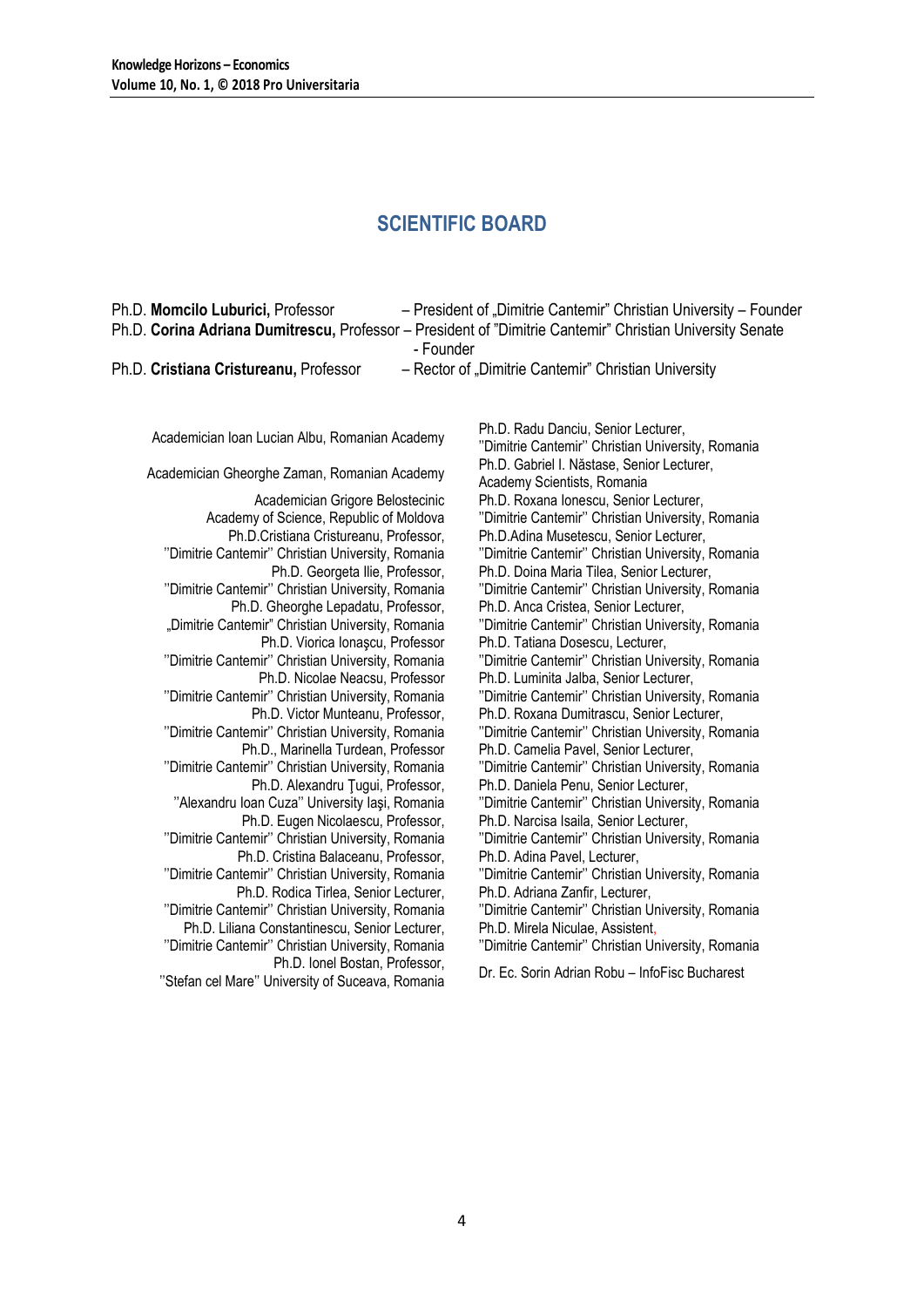**The Conferences are organized by "Dimitrie Cantemir" Christian University, Romania, through the** 

**Multidisciplinary Scientific Research Institute (I.C.S.M.) – Bucharest, Romania.**

**Ph.D. Gheorghe Lepadatu, Professor – Coordinator, I.C.S.M.**

**Ph. D. Viorica Ionascu, Profesor – Deputy Coordinator, I.C.S.M.**

**Ph. D. Nicolae Neacsu, Professor – Deputy Coordinator, I.C.S.M.**

**EDITOR IN CHIEF: Professor Gheorghe Lepădatu Ph.D.**

**EDITORIAL SECRETARY:** Senior Lecturer Carmen Judith Poenaru Grigorescu Ph.D. Senior Lecturer Daniela Penu Ph.D. Ph.D. Alina Solomon, Lecturer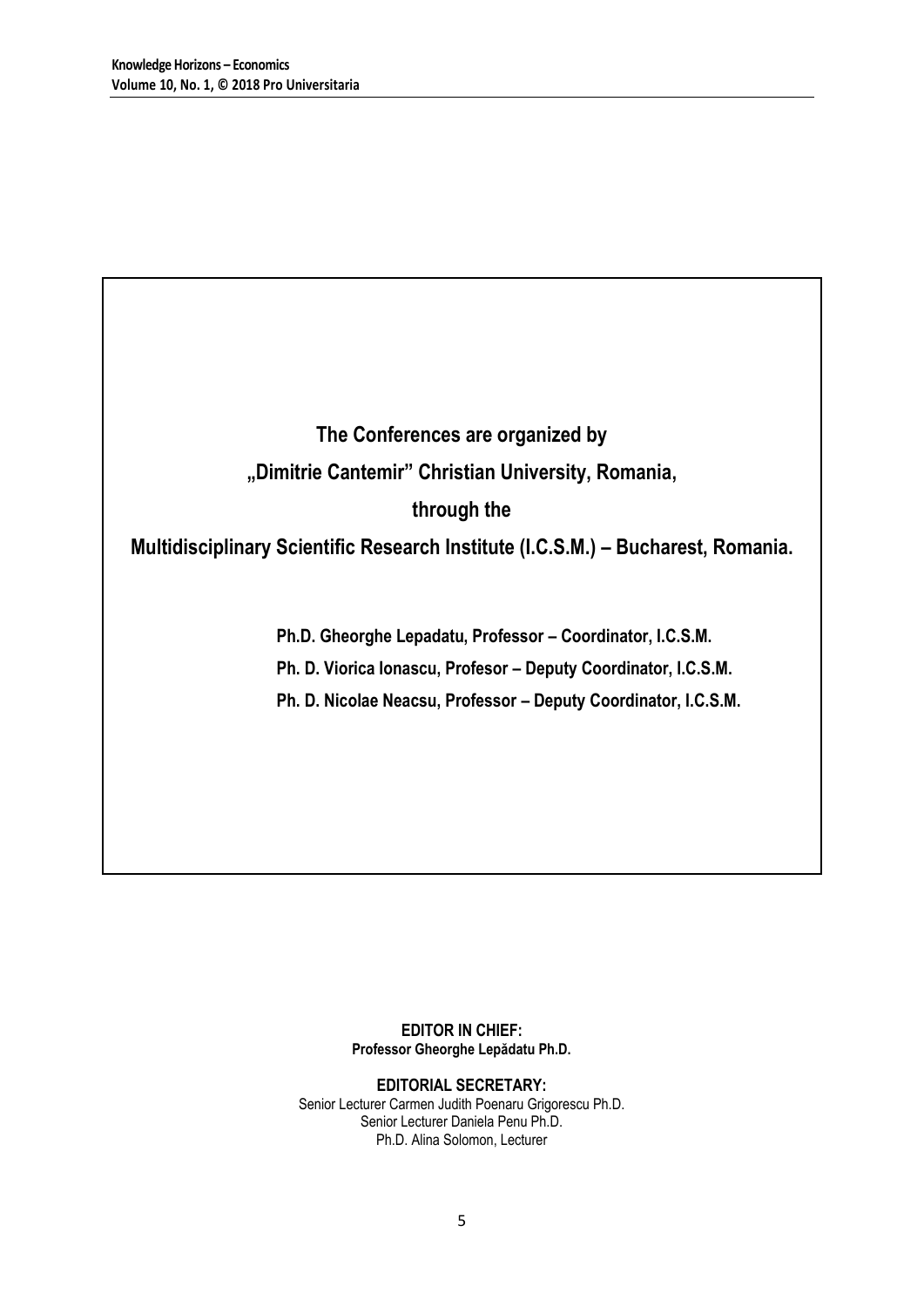# *Table of contents*

| Policy and Fiscal Norm, Condition for Optimization of the Fiscal System                                                                    | 9  |
|--------------------------------------------------------------------------------------------------------------------------------------------|----|
| Pragmatism Of The Account Information, Under Application Of International Financial Reporting Standards                                    | 12 |
| The Perspective Of Oil Market                                                                                                              | 17 |
| Establishment of Prices for Medicines on the Pharmaceutical Market of the Republic of Moldova                                              | 25 |
| Disaggregated Financial-Accounting Information For Users (Concrete Measures Of Improve International Financial<br>Reporting)               | 30 |
| The Group Of BRICS Countries: Is It Still Relevant For The World Economy ?                                                                 | 35 |
| Taxes and Fees: Resources in the State Income                                                                                              | 50 |
| The New Accounting And The IFRS Requests. The Payment Based On Shares (IFRS 2) - Request Of The<br>Knowledge Economy                       | 55 |
| Informatic Model Used for the Evaluation of Titles on Stock                                                                                | 63 |
| Relationship of Consumer Management and Marketing Strategy<br>Liviu, Constantin STOICA, Marian Pompiliu CRISTESCU, Ana-Maria Ramona STANCU | 70 |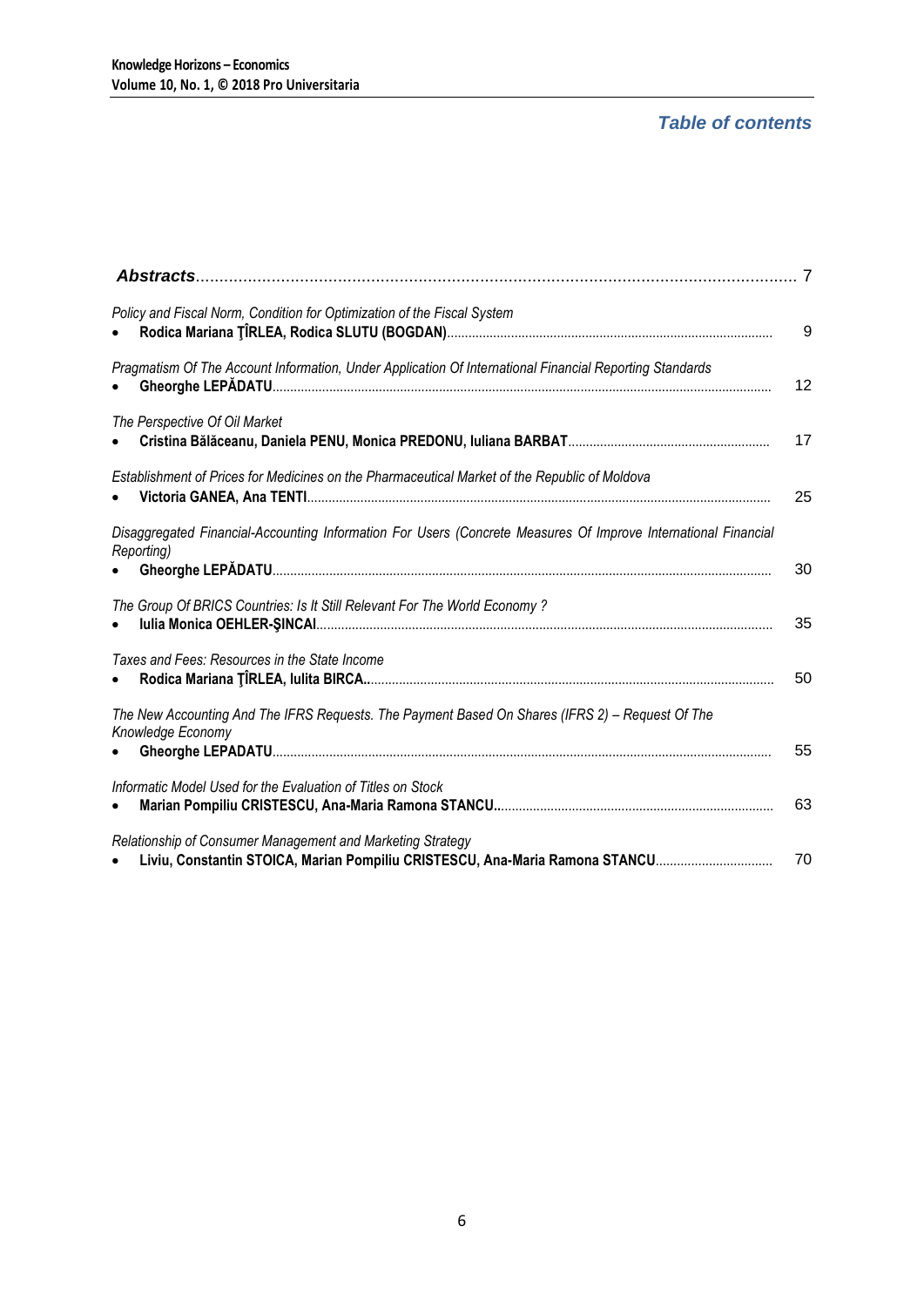## **ABSTRACTS KNOWLEDGE HORIZONS - ECONOMICS, Volume 10, Issue 1 / 2018**

 *Policy and Fiscal Norm, Condition for Optimization of the Fiscal System*

**Rodica Mariana ŢÎRLEA<sup>1</sup> , Rodica SLUTU (BOGDAN)<sup>2</sup>**

*<sup>1</sup>Doctor, Christian University "Dimitrie Cantemir" Cluj, Romania, E-mail: [rodicatirlea10@yahoo.ro](mailto:rodicatirlea10@yahoo.ro)*

<u>rодизвитеатомунатовку</u><br><sup>2</sup>PhD student, university assistant, Academy of Economic Studies of Moldova, Republic of<br>Moldova. E-mail: rodikaboodan@rambler.ru *Moldova, E-mail: rodikab* 

**Abstract:** *At the national level, fiscal policy targets different goals revealed in actions of economic, social, cultural, investment nature, etc. Fiscal policy is implemented by national public authorities and empowers the state, on the one hand, to establish on the basis of specific rules on the payment obligations materialized in taxes, fees, social contributions through the competent tax authorities, and on the other hand , to require individuals and legal persons subject to such obligations to pay, in accordance with legal terms, the tax obligations which fall within their charge.*

**Key words:** *fiscal policy, fiscal norm, fiscal system, fiscal obligations, taxpayers, individuals, legal persons* **JEL Codes: M41**

### *Pragmatism of the Account Information, Under Application of International Financial Reporting Standards*

**Gheorghe LEPADATU** *Professor PhD, "Dimitrie Cantemir" Christian University, Bucharest, E-mail: [cilezbujor@yahoo.coM](mailto:cilezbujor@yahoo.coM)*

**Abstract:** *The evolution of Accounting during the transition to a market economy has demonstrated the existence of a special methodology of gathering, processing and providing information related to modern Accounting, based on*  specific informational system. Accounting may offer a model, as a means of *expressing financial records and its economic activities.*

**Key words:** *accounting, standards, audit, financial records.* **JEL Codes: M41, M42**

 *The Perspective of Oil Market* **Cristina BALACEANU<sup>1</sup> , Daniela PENU<sup>2</sup> , Monica PREDONU<sup>3</sup> , Iuliana BARBAT<sup>4</sup>**

*<sup>1</sup>UCDC Faculty of Marketing Bucharest, Romania[, movitea@yahoo.com](mailto:movitea@yahoo.com)* <sup>2</sup><br><sup>2</sup>UCDC Faculty of Finance Bucharest, Romania, pen *<sup>3</sup>UCDC Faculty of International Business, Bucharest, Romania 4 Ion Barbu High School, Bucharest, Romania*

**Abstract:** *The oil market can not be defined as a single market and the outcomes*  in terms of pricing can not be viewed through the prism of supply-demand. Oil *resources still play a decisive role in determining energy resources, changing this*  ratio being determined mainly by the volume of investments, changes in investor's ratio being determined mainly by the volume of investments, changes in investor's *sentiment and in policy of emerging countries, determinants of energy demand. 20 years ago, experts were warning that by the end of the third millennium production will start to fall and the price will reach 20-90 USD / barrel, and now at the beginning of the third millennium, it seems that the experts were wrong once again because the production still does not give signs of decline. Intensifying the exploitation of shale oil gives new dimensions to oil production, with effects on prices, creating structural changes and changes in economic and geopolitical power poles worldwide.* 

**Key words:** *Economic resources, oil market, energy demand.* **JEL Codes: Q01, Q35, Q40**

#### *Establishment of Prices for Medicines on the Pharmaceutical Market of The Republic of Moldova* **Victoria GANEA<sup>1</sup> , Ana TENTI<sup>2</sup>**

*1University Professor, Doctor Habilitate in economics Republic of Moldova <sup>2</sup>PhD student, Moldavian State University, Republic of Moldova*

**Abstract** *Nowadays, the pharmaceutical industry is in the verge of a crisis, because it shows a drastic loss of revenue when it is not possible to increase the prices for some vital products. Expenses included inprices show that companies do not focus on the settlement of the arising problems in the process of production, but try to keep their market share, at all costs. The following methods have been used during the study: documentary method, which is based on accessing and studying bibliographic sources, economic analysis, synthesis, comparison, analogy method and others. The research identified three types of*  prices: the selling price of the manufacturer (producer); the wholesale price of

*the intermediary; retail price at which the medicine is released in the end to the consumers. Producer's price is fixed by the producer to sell the finished product to the intermediate economic entities. Wholesale price is offered for the sale of products by distributors of medicines to the economic operators in the retail trade. Retail price means the price at which goods are sold in the retail distribution networks to the end-users. The shorter the path of the medicine from the producing entity to the final consumer is, the lower and more accessible is the price.*

**Key words:** *price, price structure, regulation, medicines, pharmaceutical market* **JEL Codes: I11**

#### *Disaggregated Financial-Accounting Information for Users (Concrete Measures of Improve International Financial Reporting)*

**Gheorghe LEPADATU**

*Professor PhD, "Dimitrie Cantemir" Christian University, Bucharest, E-mail: [cilezbujor@yahoo.com](mailto:cilezbujor@yahoo.com)*

**Abstract** *With the increased complexity of business and with the growing popularity of the conglomerates business forms has become clear that enhanced financial reporting can not provide users with enough information to make decisions for high yield. Therefore, segment reporting is presenting disaggregated*  financial information relating to the operations of reporting entities in different areas of business or in different geographical regions. Because of the perception<br>that domestic and foreign operations involve different risks for the entity, segment *disclosures also include information about the entity's operations in the country and the export sales. Segment reporting of various types has become mandatory in many reporting schemes, although in most cases was limited to publicly traded entities.*

**Key words:** *IAS / IFRS, segment reporting, financial statements* **JEL Codes: M41**

#### *The Group of Brics Countries: Is It Still Relevant for the World Economy ?* **Iulia Monica OEHLER-SINCAI**

*1 Institute for World Economy, Romanian Academy, Bucharest, e-mail: [monica.oehler@iem.ro,](mailto:monica.oehler@iem.ro) [oehler.sincai@gmail.com](mailto:oehler.sincai@gmail.com)*

**Abstract:** *The BRICS alliance has been formally set up in order to fulfill both economic and geostrategic functions. Even if the latter are more significant than the former, the actual BRICS cooperation framework adds value to the theoretical concept of partnerships for economic development. The group includes four of the largest emerging economies worldwide therefore an analysis of the BRICS from the perspective of quantitative and qualitative indicators is useful at a time when traditional sources of economic growth are not taken for granted any more. The main objective of the present paper is to capture BRICS' shares in world gross product, trade and investment flows and also the strengths and weaknesses of the five emerging economies from the standpoint of specific indicators.*

**Key words:** *BRICS, economic growth, exports, FDI, middle-class, global competitiveness index, ease of doing business, human development index.* **JEL Codes: E21, E22, E23, E24, F21, F24, F44**

#### *Taxes and Fees: Resources of the State Income* **Rodica Mariana ŢÎRLEA<sup>1</sup> , Iulita BIRCA<sup>2</sup>** *<sup>1</sup>Doctor, Christian University "Dimitrie Cantemir" Cluj, Romania, E-mail:*

*[rodicatirlea10@yahoo.ro](mailto:rodicatirlea10@yahoo.ro) <sup>2</sup> Scientific Researcher, NIER, Republic of Moldova*

**Abstract:** *Taxes, fees and contributions to the state budget, social security*  **budget and local budgets represent sources of revenue to the state's single** *centralized budget. The taxes and fees provided for in the budget revenues are characterized, each in part, by certain traits determined by ways and sources of origin, the way of settlement, perception and their role in each given stage, but, at the same time, there are certain common elements, specific to each budget revenue without which they could not be predicted, determined, tracked and received. These elements have to be found in the regulations of each budget income and must be clearly stated in the normative acts that establish taxes and duties. If taxes and fees differ from the point of view of sources of provenance, taxation, contraptions, the mode of perception and their role, they also have something in common, i.e. the technical elements.*